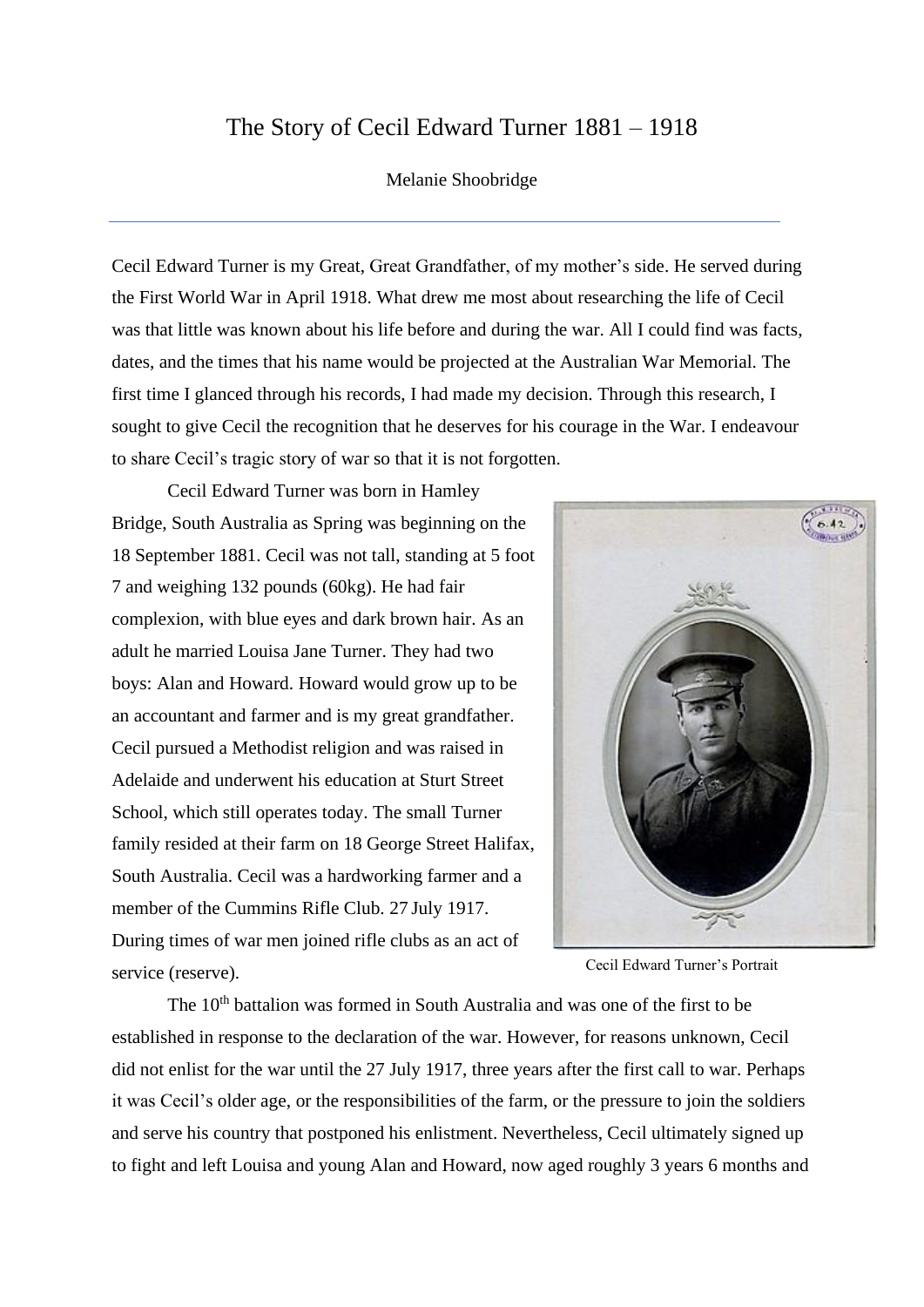2 years and 2 months, respectively. The pen connecting to the paper and the swift movement of his signature was all it took to sign his life away to the War. On the 30 October 1917, Cecil was aboard the HMAT A60 troop ship, destined for Devonport, England. The voyage to Devonport, England, took 38 days and Cecil's arrival and disembarking from the ship finally occurred on the 27 December 1917. On the 8 February 1918 Cecil suffered from Rheumatism and was placed in military hospital. He was discharged from the hospital on the 16 February 1918 but a week later on the 23 February 1918 he was placed in hospital again, this time in Sutton Veny Hospital, presumably still afflicted with rheumatism. Cecil was discharged from hospital for the second time on the 1 April 1918.

He travelled overseas to Dover, then crossed the English Channel to Calais, France and finally proceeded to his unit on the 9April 1918. On 13 April 1918 Cecil was moved from the  $25<sup>th</sup>$  reinforcements to the  $10<sup>th</sup>$  Battalion in preparation for battle.

Cecil was given the service number 7561 joined the  $10<sup>th</sup>$  infantry battalion to make up the 3rd Brigade. With no previous military experience, having experience only from farming and rifle club he prepared for war. Research indicates that the  $10<sup>th</sup>$  Infantry Battalion battled through trench warfare from 1916 to 1918. In March, and April the  $10<sup>th</sup>$  Battalion contributed to stopping the German Spring Offensive. The 10<sup>th</sup> Battalion served a role in the Battle of the Amiens in 1918, which proved to be one of the greatest offensive actions the allied powers achieved. The  $10<sup>th</sup>$  Battalion's rifles were lowered in September 1918, they then began their journeys home to Australia. Cecil served for Australia from the 13 April until 24 April, where

he was killed in action. His death likely occurred while defending the German Spring Offensive, as the  $10<sup>th</sup>$ Battalion fought in this area during the time of his death.

His body has laid at rest in the battle fields of France since the 24<sup>th</sup> April 1918. He was aged 33 years. After Cecil's death, his estate on 18 George Street off of Gilles Street Adelaide South Australia was willed to his wife Louisa. Louisa remarried



MHAT A60 Aeneas. This was the ship that Cecil travelled on to France. It transported soldiers from Australia to Europe on countless other journeys.

and one son Howard moved to Tasmania to pursue careers in farming and accounting.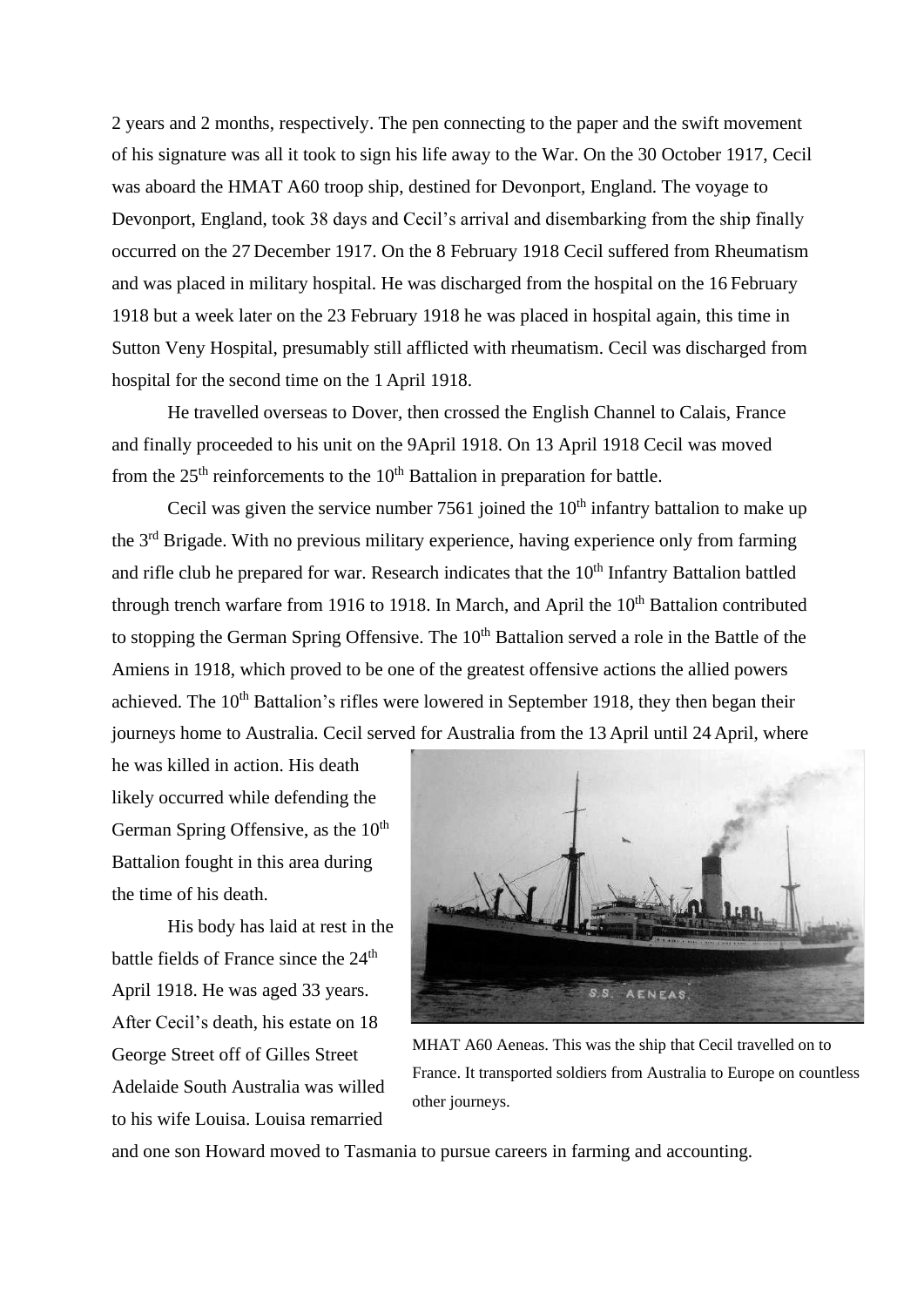Cecil Edward Turner's courage and sacrifice is commemorated with the British war medal and the Victory medal, which acknowledges the victory of the Allied forces during World War One. His life and sacrifice during World War One is commemorated by a headstone located in the Meteran Military Cemetery in France on plot 3, row M, grave number 917.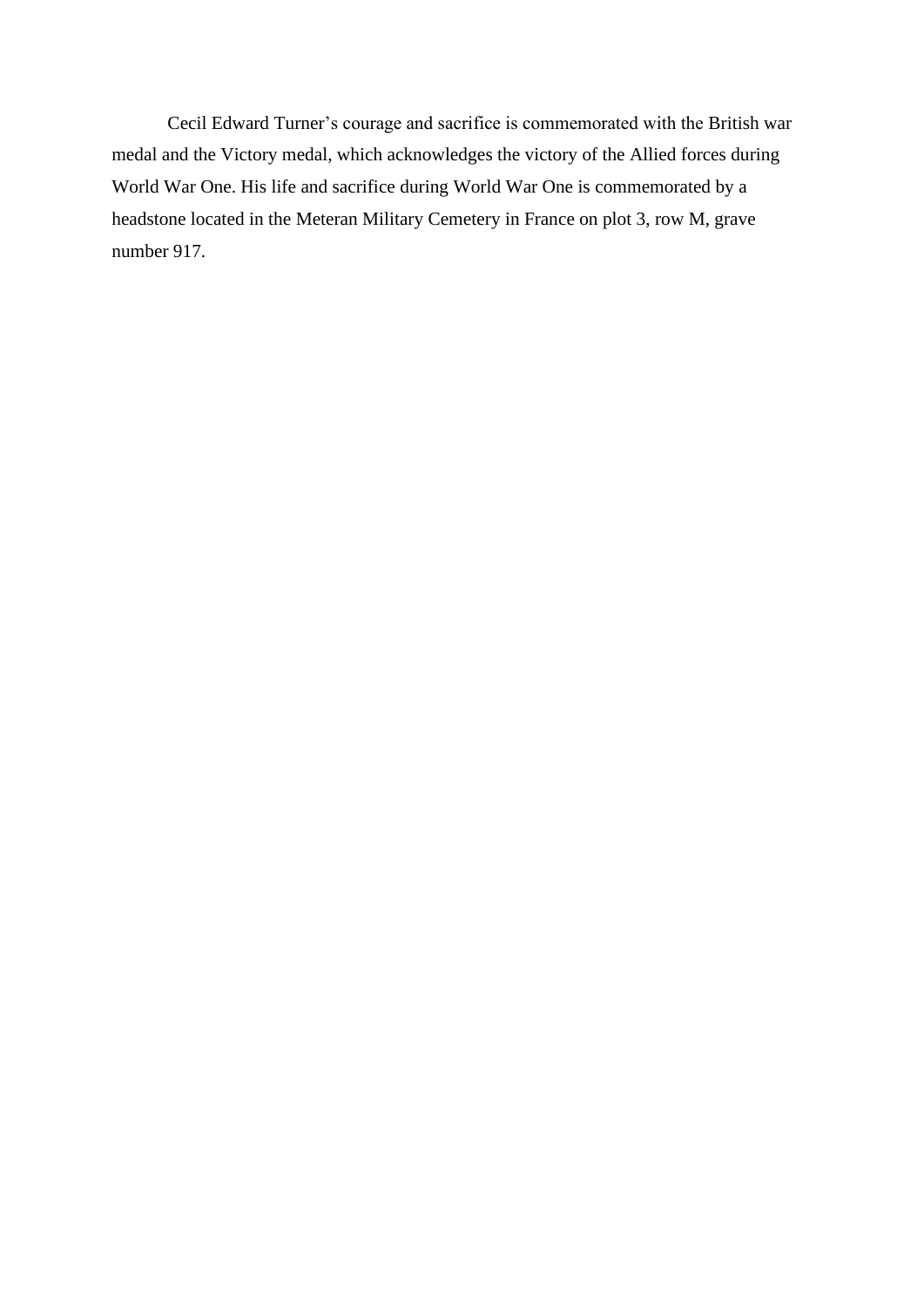Just imagine, Cecil Edward Turner climbs the steps of his South Australian home, brushing off a day's work from his hands and shirt. The floorboards creak, like the branches of a gum tree on a windy day. He guides himself through the house and heads towards the kitchen. Through the hallway he strides, capturing a glance of his reflection in a window. His blue eyes look back, like an ocean on a warm summer's day. Cecil runs a hand through his brown hair which is sweaty from the scorching spring sun. He wanders into the kitchen, where his wife Louisa cooks. Their two sons, Alan aged 3 years 6 months and Howard, aged 2 years and 2 months, scamper around the floor, unaware that their beloved father would soon be embarking on his journey to war. Louisa looks at him and smiles, a smile with a hint of sadness. For her husband is going to war. She fears for him, probably more than he fears for himself. Louisa walks over and hugs him, and the kids latch their small hands onto his legs and tug on his trousers, chattering and laughing. The little family stands slightly longer than usual. For they fear it may be their last.

Cecil Turner enlisted for the 10th Australian Infantry Battalion in South Australia on 27 July 1917. Cecil embarked on his journey of uncertain return from Melbourne, Victoria on 30 October 1917. He sailed on board the HMAT A60 Aeneas troop ship headed for Devonport, England, the beginning of his journey to France.

Like so many other soldiers, war became Cecil's life. It enveloped his being. At night guns would echo in the distance. Whether they were being heard in the present or in their nightmares was indistinct. Soon, the sound of rain and hail pelting down on Cecil's South Australian farmhouse changed to the sound of shells falling from the smoky, polluted skies and plummeting into no man's land, leaving craters, like asteroids. The weight of farm machinery that Cecil carted around the farm morphed to the guns, heavy jackets, shoes, helmets and bags that soldiers carried around the barren, polluted wasteland of the western front.

Just imagine a scene. Where Cecil Turner is surrounded by the other members of the 10<sup>th</sup> Infantry Battalion. Not only fellow soldiers, but also friends. When guns are fired and echo through the sky, and tanks shake the souls of the soldiers walking the land, the men